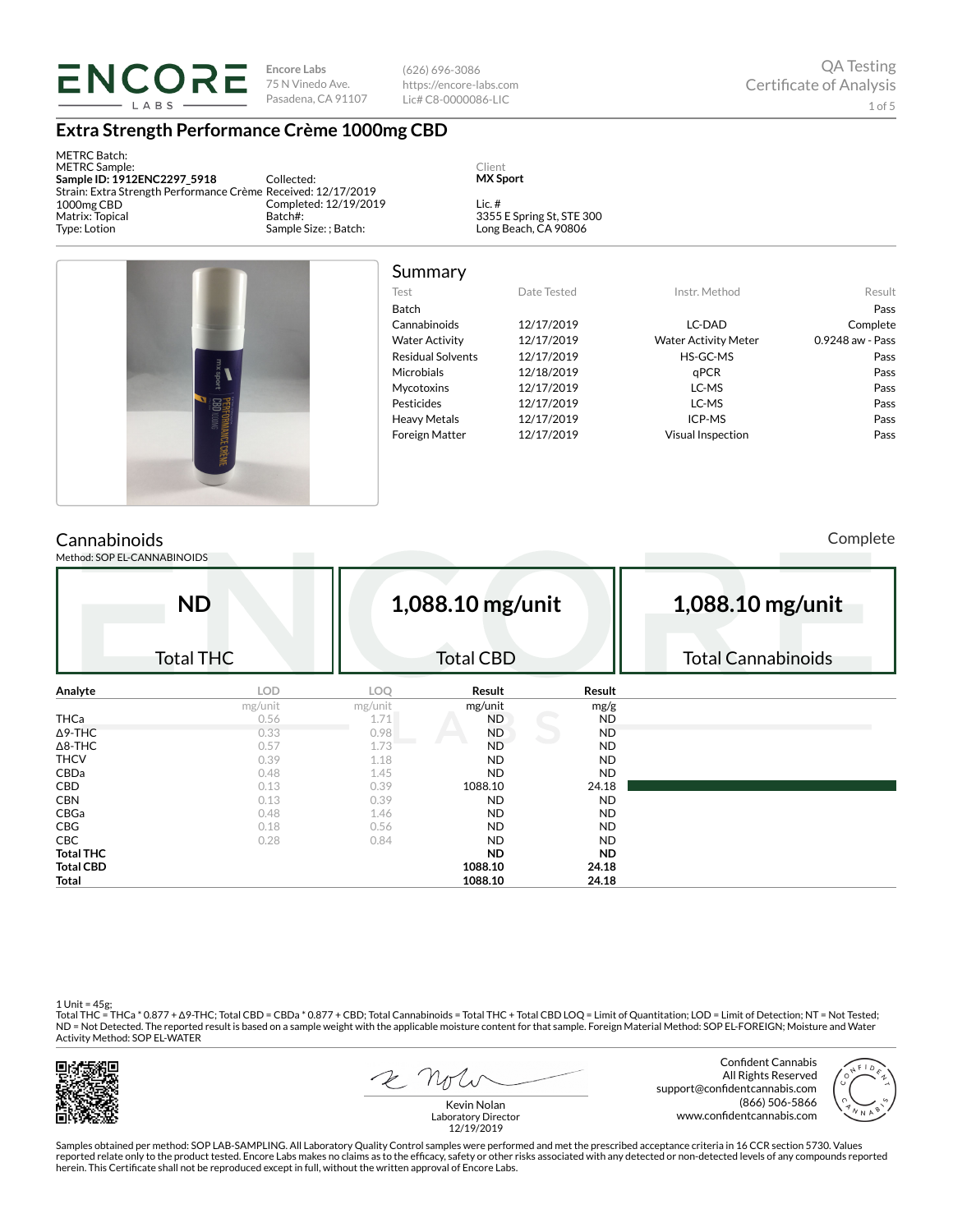(626) 696-3086 https://encore-labs.com Lic# C8-0000086-LIC

## **Extra Strength Performance Crème 1000mg CBD**

| METRC Batch:<br>METRC Sample:<br>Sample ID: 1912ENC2297 5918  | Collected:            | Client<br><b>MX Sport</b> |
|---------------------------------------------------------------|-----------------------|---------------------------|
| Strain: Extra Strength Performance Crème Received: 12/17/2019 |                       |                           |
| 1000mg CBD                                                    | Completed: 12/19/2019 | $l$ ic. #                 |
| Matrix: Topical                                               | Batch#:               | 3355 E Spring St, STE 300 |
| Type: Lotion                                                  | Sample Size: ; Batch: | Long Beach, CA 90806      |

#### Pesticides

Method: SOP EL-PesticidesLCMS LC-MS

| Analyte             | <b>LOD</b> | LOO       | Limit          | Result    | <b>Status</b> | Analyte                 | <b>LOD</b> | LOO       | Limit          | Result    | <b>Status</b> |
|---------------------|------------|-----------|----------------|-----------|---------------|-------------------------|------------|-----------|----------------|-----------|---------------|
|                     | $\mu$ g/g  | $\mu$ g/g | $\mu$ g/g      | µg/g      |               |                         | $\mu$ g/g  | $\mu$ g/g | $\mu$ g/g      | $\mu$ g/g |               |
| Abamectin           | 0.005      | 0.02      | 0.3            | <b>ND</b> | Pass          | Fludioxonil             | 0.01       | 0.05      | 30             | <b>ND</b> | Pass          |
| Acephate            | 0.002      | 0.01      | 5              | <b>ND</b> | Pass          | Hexythiazox             | 0.005      | 0.02      | $\overline{2}$ | <b>ND</b> | Pass          |
| Acequinocyl         | 0.005      | 0.02      | 4              | <b>ND</b> | Pass          | Imazalil                | 0.05       | 0.1       | 0.05           | <b>ND</b> | Pass          |
| Acetamiprid         | 0.005      | 0.02      | 5              | <b>ND</b> | Pass          | Imidacloprid            | 0.005      | 0.02      | 3              | <b>ND</b> | Pass          |
| Aldicarb            | 0.05       | 0.1       | 0.05           | <b>ND</b> | Pass          | <b>Kresoxim Methyl</b>  | 0.005      | 0.02      | 1              | <b>ND</b> | Pass          |
| Azoxystrobin        | 0.005      | 0.02      | 40             | <b>ND</b> | Pass          | Malathion               | 0.02       | 0.05      | 5              | <b>ND</b> | Pass          |
| <b>Bifenazate</b>   | 0.005      | 0.01      | 5              | <b>ND</b> | Pass          | Metalaxyl               | 0.002      | 0.005     | 15             | <b>ND</b> | Pass          |
| <b>Bifenthrin</b>   | 0.005      | 0.05      | 0.5            | <b>ND</b> | Pass          | Methiocarb              | 0.05       | 0.1       | 0.05           | <b>ND</b> | Pass          |
| <b>Boscalid</b>     | 0.02       | 0.05      | 10             | <b>ND</b> | Pass          | Methomyl                | 0.01       | 0.02      | 0.1            | <b>ND</b> | Pass          |
| Captan              | 0.05       | 0.1       | 5              | <b>ND</b> | Pass          | Mevinphos               | 0.02       | 0.05      | 0.02           | <b>ND</b> | Pass          |
| Carbaryl            | 0.02       | 0.05      | 0.5            | <b>ND</b> | Pass          | Myclobutanil            | 0.005      | 0.01      | 9              | <b>ND</b> | Pass          |
| Carbofuran          | 0.05       | 0.1       | 0.05           | <b>ND</b> | Pass          | Naled                   | 0.01       | 0.02      | 0.5            | <b>ND</b> | Pass          |
| Chlorantraniliprole | 0.002      | 0.01      | 40             | <b>ND</b> | Pass          | Oxamyl                  | 0.005      | 0.01      | 0.2            | <b>ND</b> | Pass          |
| Chlordane           | 0.05       | 0.1       | 0.05           | <b>ND</b> | Pass          | Paclobutrazol           | 0.05       | 0.1       | 0.05           | <b>ND</b> | Pass          |
| Chlorfenapyr        | 0.05       | 0.1       | 0.05           | <b>ND</b> | Pass          | <b>Parathion Methyl</b> | 0.05       | 0.1       | 0.05           | <b>ND</b> | Pass          |
| Chlorpyrifos        | 0.05       | 0.1       | 0.05           | <b>ND</b> | Pass          | Pentachloronitrobenzene | 0.01       | 0.02      | 0.2            | <b>ND</b> | Pass          |
| Clofentezine        | 0.01       | 0.02      | 0.5            | <b>ND</b> | Pass          | Permethrin              | 0.02       | 0.05      | 20             | <b>ND</b> | Pass          |
| Coumaphos           | 0.02       | 0.05      | 0.02           | <b>ND</b> | Pass          | Phosmet                 | 0.01       | 0.02      | 0.2            | <b>ND</b> | Pass          |
| Cyfluthrin          | 0.05       | 0.1       | 1              | <b>ND</b> | Pass          | Piperonyl Butoxide      | 0.002      | 0.01      | 8              | <b>ND</b> | Pass          |
| Cypermethrin        | 0.05       | 0.1       | 1              | <b>ND</b> | Pass          | Prallethrin             | 0.005      | 0.02      | 0.4            | <b>ND</b> | Pass          |
| Daminozide          | 0.02       | 0.05      | 0.02           | <b>ND</b> | Pass          | Propiconazole           | 0.005      | 0.01      | 20             | <b>ND</b> | Pass          |
| Diazinon            | 0.002      | 0.01      | 0.2            | <b>ND</b> | Pass          | Propoxur                | 0.05       | 0.1       | 0.05           | <b>ND</b> | Pass          |
| <b>Dichlorvos</b>   | 0.02       | 0.05      | 0.02           | <b>ND</b> | Pass          | Pyrethrins              | 0.02       | 0.05      | 1              | <b>ND</b> | Pass          |
| Dimethoate          | 0.02       | 0.05      | 0.02           | <b>ND</b> | Pass          | Pyridaben               | 0.005      | 0.01      | 3              | <b>ND</b> | Pass          |
| Dimethomorph        | 0.005      | 0.02      | 20             | <b>ND</b> | Pass          | Spinetoram              | 0.005      | 0.01      | 3              | <b>ND</b> | Pass          |
| Ethoprophos         | 0.05       | 0.1       | 0.05           | <b>ND</b> | Pass          | Spinosad                | 0.005      | 0.01      | 3              | <b>ND</b> | Pass          |
| Etofenprox          | 0.05       | 0.1       | 0.05           | <b>ND</b> | Pass          | Spiromesifen            | 0.01       | 0.02      | 12             | <b>ND</b> | Pass          |
| Etoxazole           | 0.005      | 0.02      | 1.5            | <b>ND</b> | Pass          | Spirotetramat           | 0.005      | 0.01      | 13             | <b>ND</b> | Pass          |
| Fenhexamid          | 0.005      | 0.02      | 10             | <b>ND</b> | Pass          | Spiroxamine             | 0.05       | 0.1       | 0.05           | <b>ND</b> | Pass          |
| Fenoxycarb          | 0.05       | 0.1       | 0.05           | <b>ND</b> | Pass          | Tebuconazole            | 0.005      | 0.01      | $\overline{2}$ | <b>ND</b> | Pass          |
| Fenpyroximate       | 0.005      | 0.02      | $\overline{2}$ | <b>ND</b> | Pass          | Thiacloprid             | 0.02       | 0.05      | 0.02           | <b>ND</b> | Pass          |
| Fipronil            | 0.05       | 0.1       | 0.05           | <b>ND</b> | Pass          | Thiamethoxam            | 0.005      | 0.01      | 4.5            | <b>ND</b> | Pass          |
| Flonicamid          | 0.01       | 0.02      | $\overline{2}$ | <b>ND</b> | Pass          | Trifloxystrobin         | 0.005      | 0.01      | 30             | <b>ND</b> | Pass          |

Date Tested: 12/17/2019 LOQ = Limit of Quantitation; LOD = Limit of Detection; NT = Not Tested; ND = Not Detected.



2 Not

Confident Cannabis All Rights Reserved support@confidentcannabis.com (866) 506-5866 www.confidentcannabis.com



Kevin Nolan Laboratory Director 12/19/2019

Samples obtained per method: SOP LAB-SAMPLING. All Laboratory Quality Control samples were performed and met the prescribed acceptance criteria in 16 CCR section 5730. Values reported relate only to the product tested. Encore Labs makes no claims as to the efficacy, safety or other risks associated with any detected or non-detected levels of any compounds reported<br>herein. This Certificate shall

Pass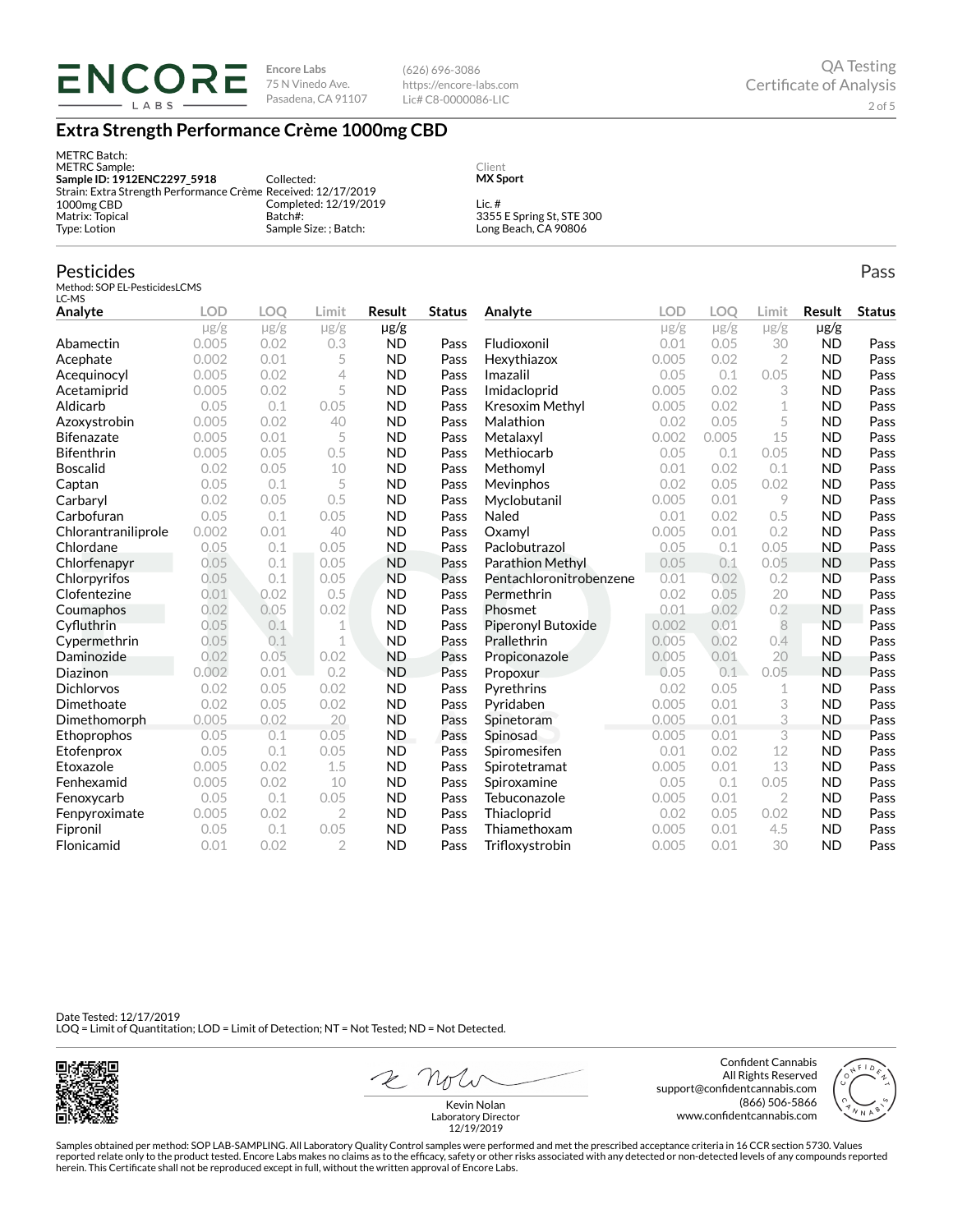

(626) 696-3086 https://encore-labs.com Lic# C8-0000086-LIC

## **Extra Strength Performance Crème 1000mg CBD**

| <b>METRC Batch:</b><br><b>METRC</b> Sample:<br>Sample ID: 1912ENC2297_5918<br>Strain: Extra Strength Performance Crème Received: 12/17/2019 | Collected:                                                | Client<br><b>MX Sport</b> |                                                   |                                  |               |
|---------------------------------------------------------------------------------------------------------------------------------------------|-----------------------------------------------------------|---------------------------|---------------------------------------------------|----------------------------------|---------------|
| 1000mg CBD<br>Matrix: Topical<br>Type: Lotion                                                                                               | Completed: 12/19/2019<br>Batch#:<br>Sample Size: ; Batch: | Lic. $#$                  | 3355 E Spring St, STE 300<br>Long Beach, CA 90806 |                                  |               |
| <b>Residual Solvents</b><br>Method: SOP EL-RES_SOLVENTS<br>HS-GC-MS                                                                         |                                                           |                           |                                                   |                                  | Pass          |
| Analyte                                                                                                                                     | <b>LOD</b>                                                | <b>LOO</b>                | Limit                                             | <b>Result</b>                    | <b>Status</b> |
|                                                                                                                                             | $\mu$ g/g                                                 | $\mu$ g/g                 | $\mu$ g/g                                         | $\mu$ g/g                        |               |
| 1,2-Dichloro-Ethane                                                                                                                         | 0.1                                                       | 0.29                      | -1                                                | <b>ND</b>                        | Pass          |
| Acetone                                                                                                                                     | 6.21                                                      | 18.81                     | 5000                                              | <b>ND</b>                        | Pass          |
| Acetonitrile                                                                                                                                | 4.56                                                      | 13.83                     | 410                                               | <b>ND</b>                        | Pass          |
| Benzene                                                                                                                                     | 0.09                                                      | 0.28                      | $\mathbf 1$                                       | <b>ND</b>                        | Pass          |
| <b>Butane</b>                                                                                                                               | 0.2                                                       | 0.61                      | 5000                                              | <b>ND</b>                        | Pass          |
| Chloroform                                                                                                                                  | 0.1                                                       | 0.29                      | 1                                                 | <b>ND</b>                        | Pass          |
| Ethanol                                                                                                                                     | 2.28                                                      | 6.9                       | 5000                                              | 16.20                            | Pass          |
| Ethyl-Acetate                                                                                                                               | 0.16                                                      | 0.48                      | 5000                                              | <b>ND</b>                        | Pass          |
| Ethyl-Ether                                                                                                                                 | 0.12                                                      | 0.38                      | 5000                                              | <b>ND</b>                        | Pass          |
| Ethylene Oxide                                                                                                                              | 0.08                                                      | 0.24                      | $\mathbf 1$                                       | <b>ND</b>                        | Pass          |
| Heptane                                                                                                                                     | 0.1                                                       | 0.29                      | 5000                                              | <b>ND</b>                        | Pass          |
| Hexanes                                                                                                                                     | 2.68                                                      | 8.12                      | 290                                               | <b>ND</b>                        | Pass          |
| Isopropanol                                                                                                                                 | 2.01                                                      | 6.09                      | 5000                                              | <loq< td=""><td>Pass</td></loq<> | Pass          |
| Methanol                                                                                                                                    | 9.62                                                      | 29.14                     | 3000                                              | <b>ND</b>                        | Pass          |
| Methylene-Chloride                                                                                                                          | 0.1                                                       | 0.31                      | $\mathbf 1$                                       | <b>ND</b>                        | Pass          |
| Pentane                                                                                                                                     | 0.64                                                      | 1.94                      | 5000                                              | <b>ND</b>                        | Pass          |
| Propane                                                                                                                                     | 0.08                                                      | 0.25                      | 5000                                              | <b>ND</b>                        | Pass          |
| Toluene                                                                                                                                     | 0.1                                                       | 0.29                      | 890                                               | <b>ND</b>                        | Pass          |
| Trichloroethene                                                                                                                             | 0.1                                                       | 0.29                      | 1                                                 | <b>ND</b>                        | Pass          |
| Xylenes                                                                                                                                     | 0.6                                                       | 1.82                      | 2170                                              | <b>ND</b>                        | Pass          |

Date Tested: 12/17/2019 LOQ = Limit of Quantitation; LOD = Limit of Detection; NT = Not Tested; ND = Not Detected.



2 Not

Confident Cannabis All Rights Reserved support@confidentcannabis.com (866) 506-5866 www.confidentcannabis.com



Kevin Nolan Laboratory Director 12/19/2019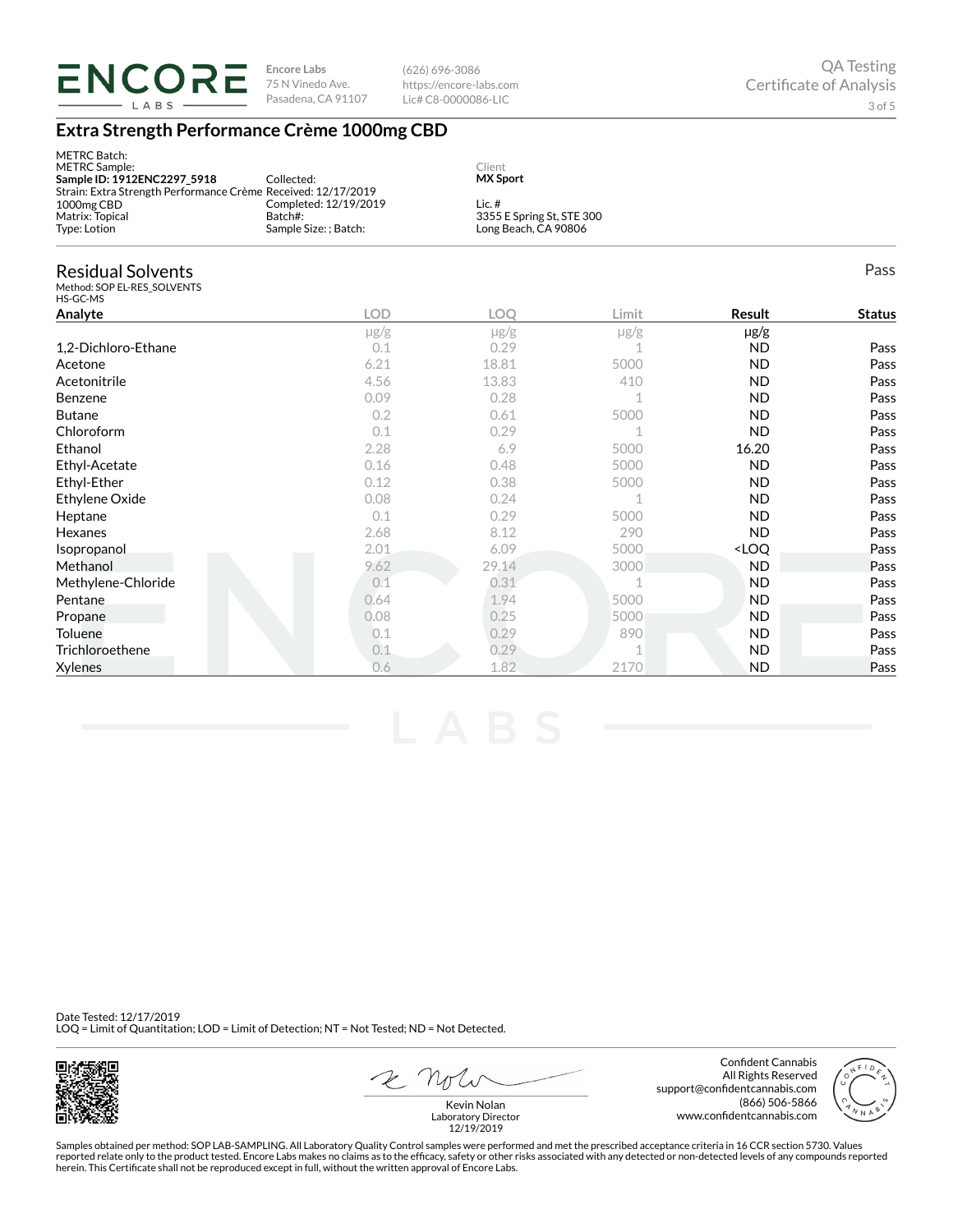

(626) 696-3086 https://encore-labs.com Lic# C8-0000086-LIC

## **Extra Strength Performance Crème 1000mg CBD**

| <b>METRC Batch:</b><br><b>METRC Sample:</b><br>Sample ID: 1912ENC2297 5918<br>Strain: Extra Strength Performance Crème Received: 12/17/2019 | Collected:                                                | Client<br><b>MX Sport</b> |                                                   |               |               |  |  |
|---------------------------------------------------------------------------------------------------------------------------------------------|-----------------------------------------------------------|---------------------------|---------------------------------------------------|---------------|---------------|--|--|
| 1000mg CBD<br>Matrix: Topical<br>Type: Lotion                                                                                               | Completed: 12/19/2019<br>Batch#:<br>Sample Size: ; Batch: | Lic. $#$                  | 3355 E Spring St, STE 300<br>Long Beach, CA 90806 |               |               |  |  |
| <b>Mycotoxins</b><br>Method: SOP EL-PesticidesLCMS<br>LC-MS                                                                                 |                                                           |                           |                                                   |               | Pass          |  |  |
| Analyte                                                                                                                                     | <b>LOD</b>                                                | <b>LOO</b>                | Limit                                             | <b>Result</b> | <b>Status</b> |  |  |
|                                                                                                                                             | µg/kg                                                     | µg/kg                     | µg/kg                                             | $\mu$ g/kg    |               |  |  |
| <b>B1</b>                                                                                                                                   |                                                           | 4                         |                                                   | <b>ND</b>     | <b>Tested</b> |  |  |
| <b>B2</b>                                                                                                                                   |                                                           | 4                         |                                                   | <b>ND</b>     | Tested        |  |  |
| G <sub>1</sub>                                                                                                                              |                                                           | 4                         |                                                   | ND.           | Tested        |  |  |
| G <sub>2</sub>                                                                                                                              |                                                           | 4                         |                                                   | ND.           | Tested        |  |  |
| Ochratoxin A                                                                                                                                |                                                           | $\overline{2}$            | 20                                                | <b>ND</b>     | Pass          |  |  |
| <b>Total Aflatoxins</b>                                                                                                                     |                                                           |                           | 20                                                | ND            | Pass          |  |  |



Date Tested: 12/17/2019 LOQ = Limit of Quantitation; LOD = Limit of Detection; NT = Not Tested; ND = Not Detected.



2 Not

Confident Cannabis All Rights Reserved support@confidentcannabis.com (866) 506-5866 www.confidentcannabis.com



Kevin Nolan Laboratory Director 12/19/2019